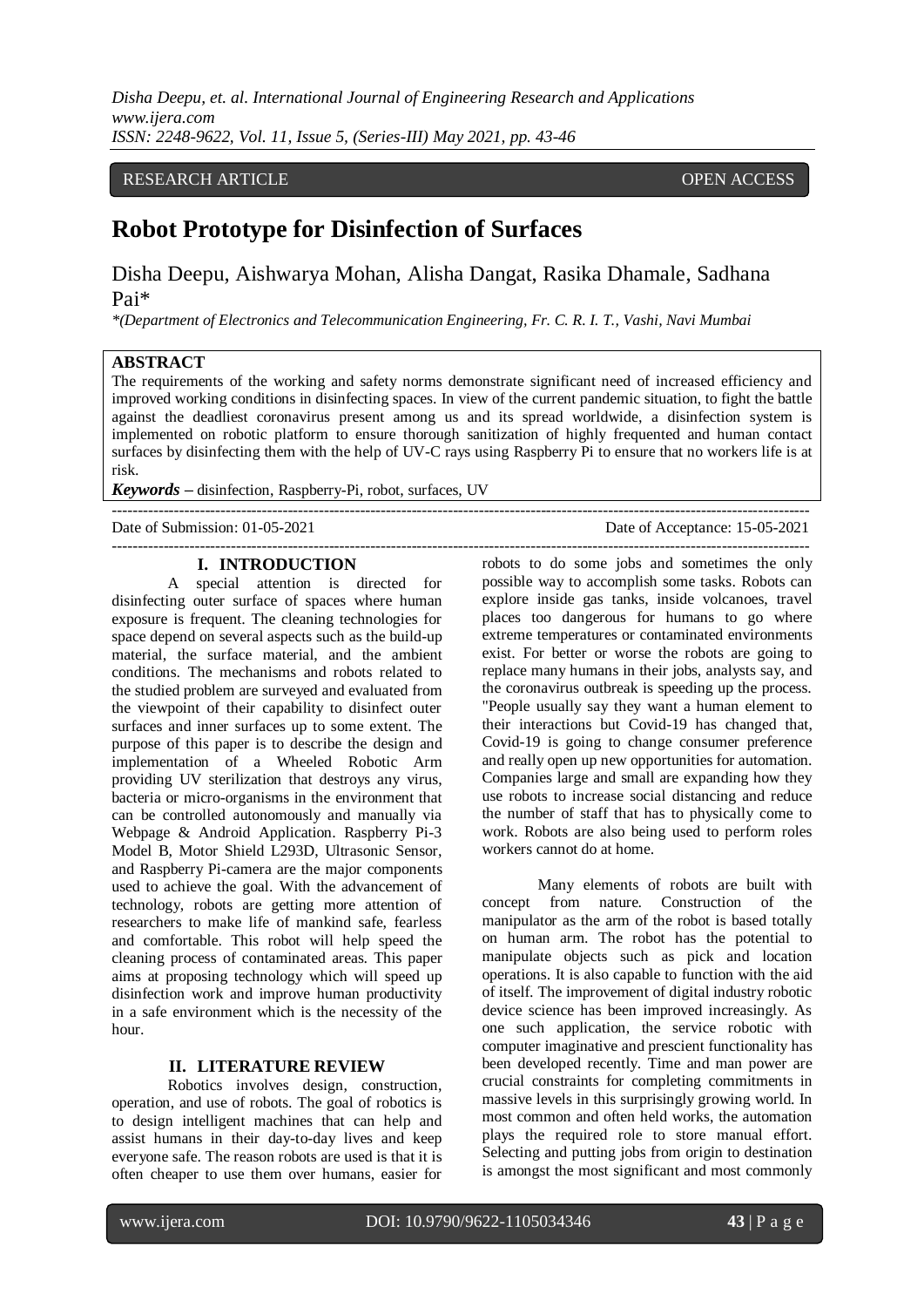done tasks. Modern time business has become a growing number of turning closer to computer-based processing usually due to the use of compounded efficiency and standardized quality delivery of end goods. The inconsistency and typically excessive fees of tough automation systems used in the past for automated manufacturing tasks have resulted in a wide-ranging, fully pastime-based use of robot arm designed to perform a multitude of product enhancement in a versatile setting at reduced costs.

In automating the production cycle, use of such Industrial mechanical arm characterizes some of the modern-day traits. Present day mechanical manufacturing arm, furthermore, also demonstrates a mechanical framework and confined-system device design. They focus on basic repetitive work, which appear not to require high precision.

Ultraviolet (UV) is a form of electromagnetic radiation with wavelength from 10 (with a corresponding frequency around 30 PHz) to 400 nm (750 THz), shorter than that of visible light, but longer than X-rays. UV radiation is present in sunlight, and constitutes about 10% of the total electromagnetic radiation output from the Sun. It is also produced by electric arcs and specialized lights, such as mercury-vapor lamps, tanning lamps, and black lights. Although long-wavelength ultraviolet is not considered an ionizing radiation because its photons lack the energy to ionize atoms, it can cause chemical reactions and causes many substances to glow or fluoresce. Consequently, the chemical and biological effects of UV are greater than simple heating effects, and many practical applications of UV radiation derive from its interactions with organic molecules. Short-wave ultraviolet light damages DNA and sterilizes surfaces with which it comes into contact. For humans, suntan and sunburn are familiar effects of exposure of the skin to UV light, along with an increased risk of skin cancer. The amount of UV light produced by the Sun means that the Earth would not be able to sustain life on dry land if most of that light were not filtered out by the atmosphere. More energetic, shorter-wavelength "extreme" UV below 121 nm ionizes air so strongly that it is absorbed before it reaches the ground. However, ultraviolet light (specifically, UVB) is also responsible for the formation of vitamin D in most land vertebrates, including humans. The UV spectrum, thus, has effects both beneficial and harmful to life.

In [1], P. Chanprakon et al. (2019) propose a UV robot or UV bot for sterilization in an operating or a patient room. The UV bot has three 19.3-watt of UV lamps mounted on top of the UV

bot platform covering 360° direction. The UV bot employed an embedded system based on a Raspberry Pi to aid in navigation to avoid obstacles. In addition, the effectiveness of eliminating Staphylococcus Aureus bacteria sample plates located 35 cm away from our UV bot to be within 8 seconds after UV light exposure was tested.

In [2], Akanksha Vyas et al. (2018) propose the development of an automatic floor cleaner. Their aim is to construct a floor cleaner which will be fully automatic providing dry and wet cleaning as well as UV sterilization. The current market is occupied by cleaners with only one or two functionality.

In [3], A. N. W. Qi et al. (2015) propose to design and develop the mechanism for robotic arm for lifting. The robotic arm was designed with four degrees of freedom and programmed to accomplish accurately simple light material lifting task to assist in the production line in any industry. The robotic arm is equipped with 4 servo motors to link the parts and bring arm movement. Arduino, an open-source computer hardware and software is applied to control the robotic arm by driving servo motors to be capable to modify the position. Wireless control was done by using a smart phone with android operating system through a Bluetooth module.

In [4], Manuela Buonabbo et al. (2020) proposed that a direct approach to limit airborne viral transmissions is to inactivate them within a short time of their production. Germicidal ultraviolet light, typically at 254 nm, is effective in this context but, used directly, can be a health hazard to skin and eyes. By contrast, far-UVC light (207–222 nm) efficiently kills pathogens potentially without harm to exposed human tissues. As all human coronaviruses have similar genomic sizes, far-UVC light would be expected to show similar inactivation efficiency against other human coronaviruses including SARS-CoV-2 Thus while staying within current regulatory dose limits, low-dose-rate far-UVC exposure can potentially safely provide a major reduction in the ambient level of airborne coronaviruses in occupied public locations.

In [5], Aishwarya Padman and Shon J. Das (2020) propose to build up a pick and place robotic arm vehicle which could be controlled using an android application. The android phone and Raspberry PI board is associated with one another so that the developments can be controlled. The robotic arm is structured out in such a way that it plays out similar action as that of a human hand. Signal is being produced from the Android application to control the robotic arm vehicle either to move ahead,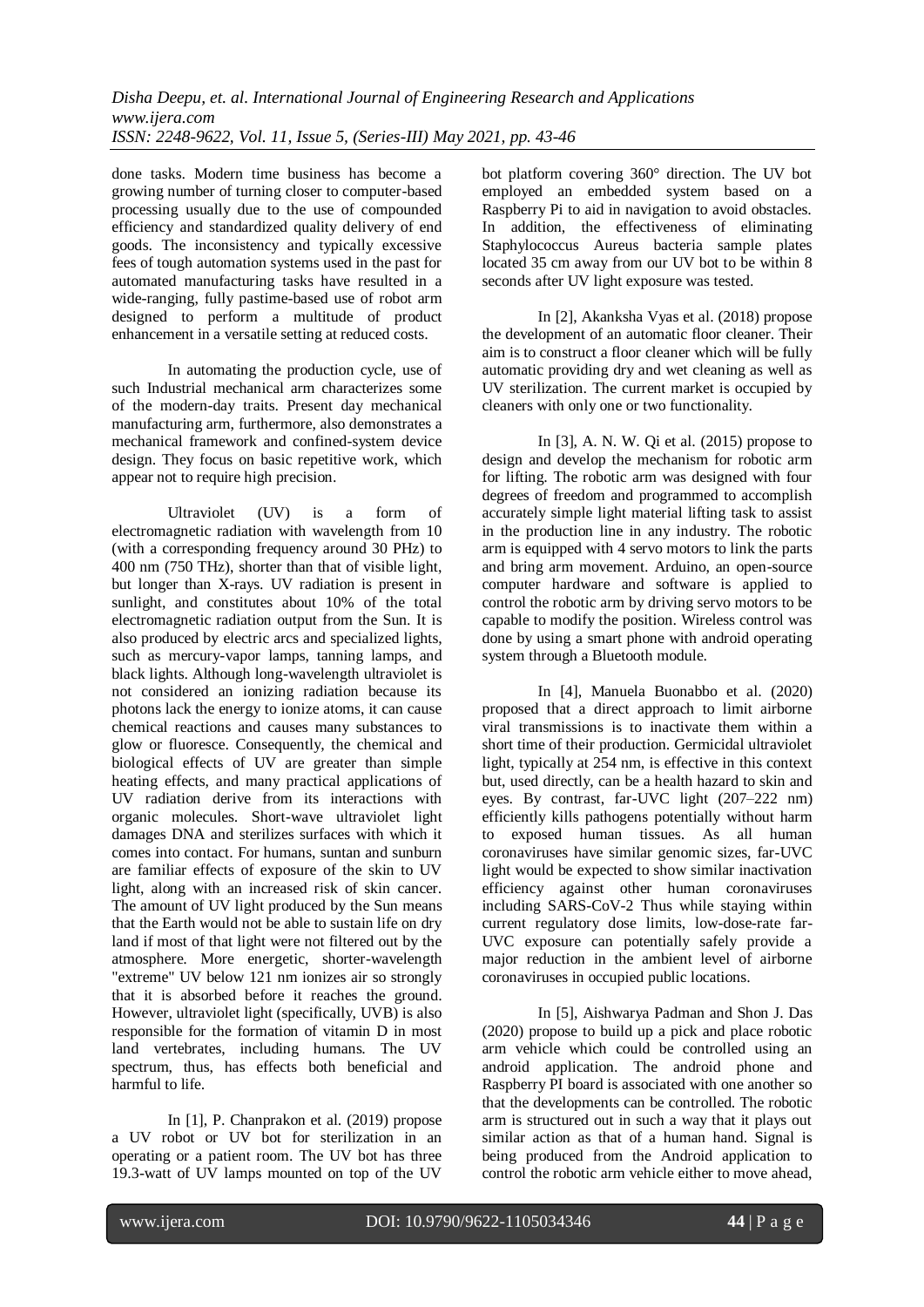*Disha Deepu, et. al. International Journal of Engineering Research and Applications www.ijera.com ISSN: 2248-9622, Vol. 11, Issue 5, (Series-III) May 2021, pp. 43-46*

reverse, left or right, which will be further obtained by the Raspberry PI used. The robotic arm works as indicated by the preset program with the assistance of motors. The motors are the ones which drives the arm part as well the body (chassis). The android application is the main command sector of the robotic arm vehicle. The programming in Raspberry Pi is being developed in Python language and various information given will control the movement.

## **III. SYSTEM ARCHITECTURE**



**Fig 1.** Block diagram

Fig 1. depicts the block diagram of the complete system. Raspberry Pi is the main component of our project as it is a controller & it will control the function of other components which are connected to it. Robotic arm is connected to pi model where UV wand will be mounted, a type of mechanical Arm which is programmable with similar function to human arm. Motor driver element is connected as a bridge between pi model and motors as we can't connect motor drivers to pi model directly. Pi camera is also connected to pi model via android phone since we are using Wi-Fi & webpages for communication between robot & android phone. Ultrasonic sensors are added to detect the obstacles in the path of the robot so that robot doesn't topple and can be controlled using control buttons on the webpage [1].

#### **IV. SYSTEM IMPLEMENTATION** 4.1 Robotic Arm and Chassis



**Fig 2.** Robotic Arm and Base

Fig.2. shows the chassis part which is similar to that of a four-wheeler platform. It comprises of wheels, torque motors and a platform. The chassis is made up of a metal body of dimensions 24cm length & 7.5cm breadth assembled with the wheels of diameter 6.5cm along with four 12V DC Motors which are connected to each wheel of the chassis [2].

The chassis can move freely in the direction the user wants to, that are forward, backward, left and right. Motors are the ones that play a major role in the system [3]. All of it is connected to the specified GPIO pins in Raspberry Pi via L298N Motor Driver. The robotic arm has three parts, out of which one is fixed and rest two are movable. These parts are linked with screws and nuts. Two more DC motors are used at the joints of the arm for the movement. Here, the hardware setup is ready. Based on the predefined commands the motors work which are connected to the GPIO pins and accordingly the system does the works [2].

4.2 Pi Camera Setup



**Fig 3.** Pi Camera setup